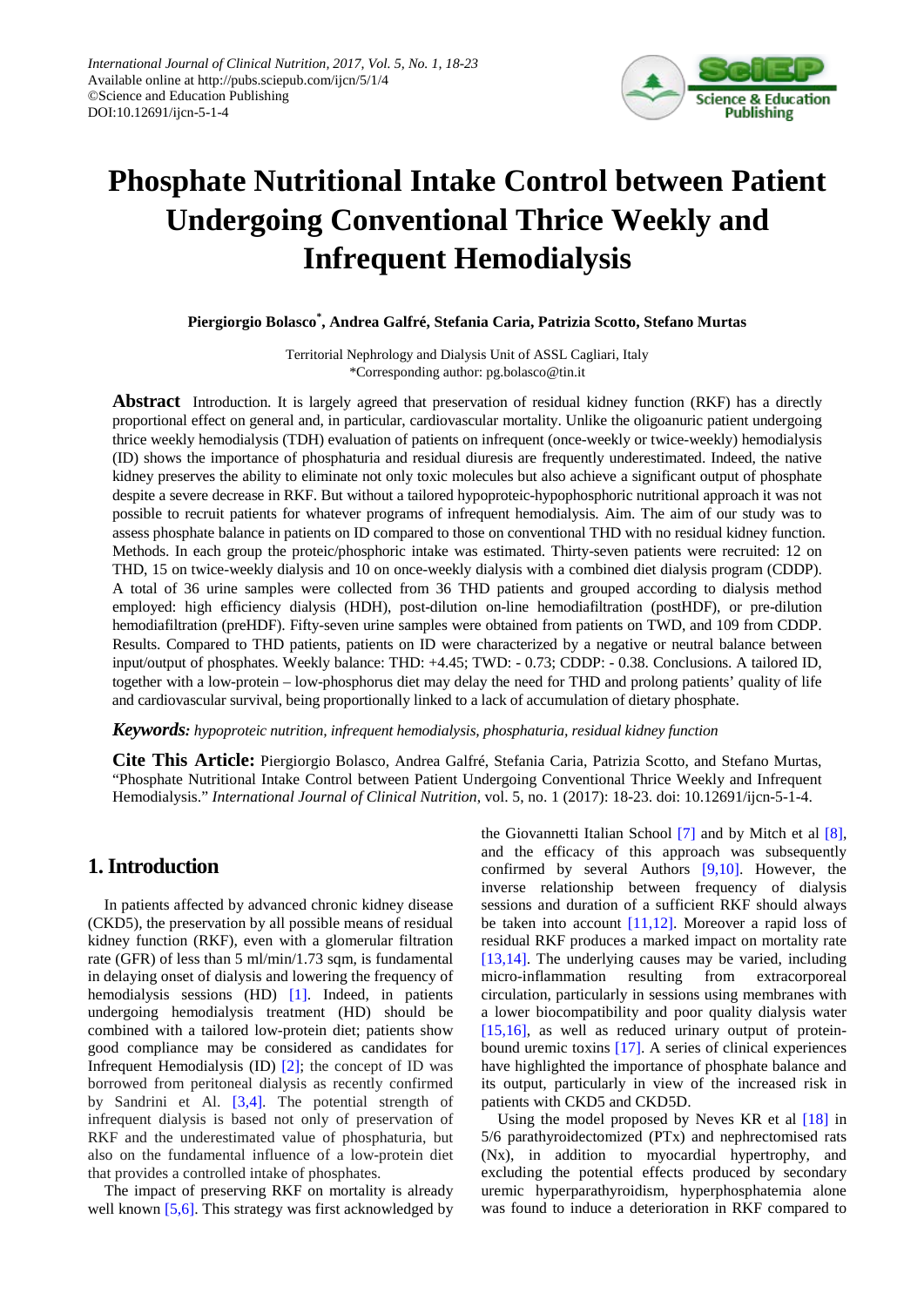groups of  $PTx + Nx + low phosphorous (LP)$ , and sham + HP rats, with higher levels of anemia and elevated Ca X P product. The leading causes of kidney damage have long been acknowledged [\[19\],](#page-4-8) being largely correlated with calcification of the renal microcirculation and consequent tubular-interstitial lesions, also due to the presence of high levels of hydroxyapatite crystals in the intraluminal and tubular renal tissues, particularly the cortico-medullary junction. Numerous literature reports have demonstrated a clear correlation between hyperphosphatemia, or increased phosphorus levels with mortality starting with conservative management of CKD since stage of dialytic treatments (CKD5D) [\[20-27\].](#page-4-9)

Recently, the Study group of the Italian Society of Nephrology underlined how the control of protein intake is mandatory in conservatively managed patients (CKD5) and those on CKD5D [\[28\].](#page-4-10) To date, no studies have been undertaken to establish the extent of phosphaturia in dialysis patients; only Iwasawa et al, in a study of 79 patients on thrice-weekly dialysis, [\[26\]](#page-4-11) reported a phosphaturia of 283 mg/day in patients with GFR  $> 3.0$  ml/min, and 119 mg/day in patients with GFR < 3.0 ml/min.

The aim of this study therefore was to determine phosphate balance in oligoanuric patients on thrice-weekly HD (THD) and patients on twice-weekly HD (TWHD) and once-weekly HD (CDDP), with RKF.

## **2. Material and Methods**

### **2.1. Phosphorus Intake in A Range of Low-protein Dietary Programs**

The hypoproteic-hypophosphoric intake was a (0.6  $g/Kg/die/1.73$  smq) and  $800 - 900$  mg/die respectively in total tailored synergy with Residual Kidney Function; It was calculated using the formula of Urea Nitrogen Appearance from the indications suggested by Maroni et al [\[29\]](#page-4-12) and later confirmed and used by Massud et a[l \[30\].](#page-4-13)

Largely speaking, protein intake by compliant CKD5 or CKD5D patients may be used as a basis for rough calculations of the availability of phosphates for intestinal adsorption in a western diet;subsequently, by taking into account the relevant variables, the method proposed by Sherman et al [\[31\]](#page-4-14) may be applied, whereby 1g protein/day is taken as containing 14.6 mg of phosphates [\(Table 1\)](#page-1-0).

**Table 1. Phoshorus intake from different hypoproteic diet prescription**

<span id="page-1-0"></span>

| Protein intake 0.6 gr/Kg/70 kg = phosphorus intake: 613.2 mg/day           |
|----------------------------------------------------------------------------|
| Protein intake 0.8 gr/Kg/70 kg = phosphorus intake: 817.6 mg/day           |
| Protein intake 1.0 gr/Kg/70 kg = phosphorus intake: $1,022 \text{ mg/day}$ |
| Protein intake 1.2 gr/Kg/70 kg = phosphorus intake: 1, 226 mg/day          |

# **2.2. Reduction of Intestinal Adsorption of Phosphate by Specific Binding Substances**

Although this topic has been addressed in numerous publications, it is not an easy task to determine the degree of activity carried out by a given phosphate binder, irrespective of calcium content. Important meta-analyses published recently have failed to reach a satisfactory conclusion due to the numerous efficacy-related issues. In a study conducted on 12,562 patients, of which only 212 at CKD stage 3-4, Palmer et al [\[32\]](#page-4-15) assessed the following: calcium carbonate, calcium acetate, sevelamer hydrochloride or carbonate, ferric citrate, lanthanum carbonate, nicotinic acid, colestilan, bixalomer. However, a low-protein diet does not necessarily contain low levels of phosphorus, largely due to a scarce nutritional education and to a lack of information on the amount of phosphate-based additives contained in foods and drinks. Studies conducted to compare a daily dose of 3,000 mg/day calcium acetate, 1,500mg/day lanthanum carbonate, 3,400 mg/day sevelamer, and 1,500 mg/day sucroferric oxyhydroxide demonstrated an efficacy of phosphorus binding ranging from 21% to 53% [\[33\].](#page-4-16) There is a general consensus that a binding rate of 25-35% should be accepted with caution [\[34,35,36,37\].](#page-4-17) However, to avoid an overly optimistic assessment and considering the unavoidable contents of phosphates additivies in many foods we opted for a phosphate underestimate binding capacity of 25%.

#### **2.3. Phosphate Removal by Hemodialysis**

The removal of phosphates by hemodialysis may be affected by a series of obstacles [\[38\].](#page-4-18) Although several authors have attempted to determine phosphate removal rates, we here refer to the paper by Lornoy et al [\[39\],](#page-4-19) the findings of which have been confirmed by numerous authors Indeed, in spite of the presence of a series of membranes, both during high-efficiency hemodialysis (HED) and post-dilution hemodiafiltration (postHDF), an extremely limited phosphate removal rate is achieved. The few literature reports refer to a phosphate output corresponding in HD to approximately 1.5 g/session, and in postHDF to 2.1 g/session. For this aim we create an original method for assessing the hemodialytic output of phosphates in both on-line postdilution HDF and on-line predilution HDF, and collected a small share of dialysate extracted continuously at the same speed (1 mL/min) from the start to the end of the extracorporeal session with spillage of the dialysate exiting the filter by a proportional pump used to administrated drugs i.v. (Volumat Mc Agilia – Fresenius Kabi AG) for metering and dosing.

In our study group, otal phosphate mass (*Tpm*) was calculated by means of the following equation: *Tpm* =  $Ex_{spill}$   $(V_d + V_{inf} + V_{uf})$  where  $Ex_{spill}$  is the extracted phosphate concentration withdrawn by the spilling-pump;  $V_d$  is the total dialysate volume passed through the dialyzer;  $V_{\text{inf}}$  is the total infusion volume;  $V_{\text{uf}}$  is the total ultrafiltration volume. Ultrafiltration volume was set according to interdialytic body weight gain and ideal dry weight of the patient. Prescribed total infusion flow in ultra-pure on-line postHDF was set for all patients at 30% of dry body weight and, in the absence of clear indications in the literature, equal to the amount of body water in online ultra-pure preHDF  $(> 60\%$  of the dry weight) [\[44\].](#page-4-20) We thus determined the weekly phosphate output for each patient, except for anuric THD patients, by adding phosphate nutritional intake  $+$  phosphaturia  $+$  output by dialysis.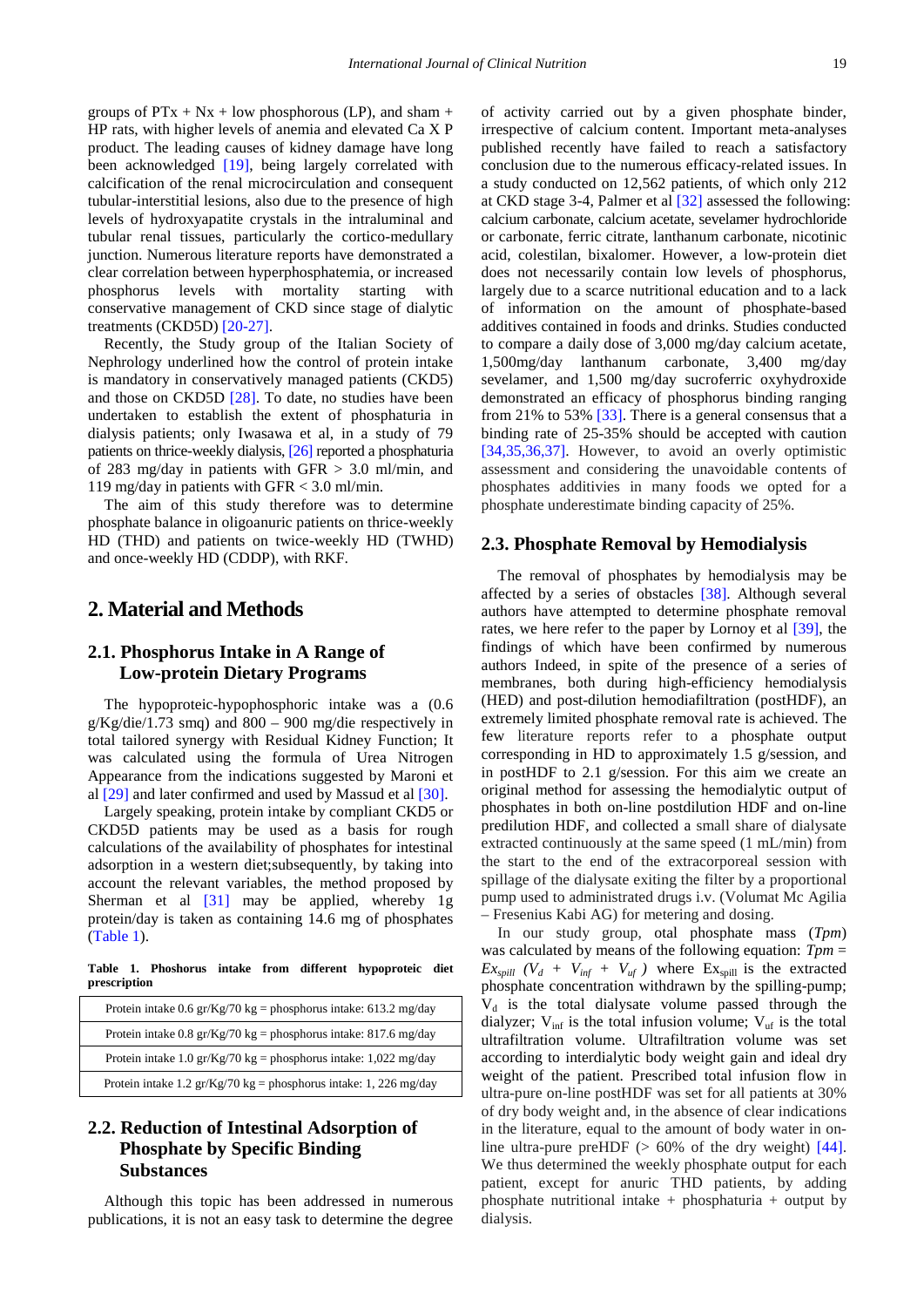Indications: Patients were required to have a dialysis vintage > 6 months, metabolic steady state, good dietary compliance, protein intake in THD of 1.2-1.4 g/kg/day/1.73 s.m.; TWD 0.8-0.9 g/kg/day/1.73 s.m., CDDP 0.6 g/kg/day/1.73 s.m; no age limits were applied. THD patients with diuresis < 200 mL/die were excluded because the phosphaturia amount would be paltry.

A study was set up to investigate phosphate content in urine samples collected during interdialytic period from patients undergoing TWD although it was observed that in these patients, unlike ID patients, diuresis was not reduced immediately following dialysis. In CDDP patients, urine samples were collected on the second and fourth day dialysis days, and over the 24 hours immediately prior to the next dialysis day. Data from ID patients were compared to the findings obtained in THD patients.

Both the day of dialysis session and the following day were excluded from calculations of weekly phosphaturia in the presence of diuresis of less than 0.15 ml/min.

Thirty-seven patients were recruited, of which 15 on TWD, 12 on THD, and 10 on CDDP. [Table 2](#page-2-0) summarizes patient data and vintages of each treatments,. THD patients had been on the same dialysis regimen for at least 24 months; of the fifteen TWD patients, 7 had started dialysis on a twice-weekly basis (46.6%), whilst 8 of the 10 CDDP patients (80%) had started on once-weekly dialysis. The remaining patients on ID had initially started with thrice-weekly hemodialysis; following routine clinical follow-up these two patients had displayed a progressively increased diuresis that prompted us to evaluate RKF, resulting in a reduction of dialysis sessions and marked improvement of patient wellbeing. Dialysis efficiency: an equilibrated Kt/V  $\geq$  1.2 was obtained in all patients.

All patients signed an informed consent form.

#### **3. Results**

[Table 2](#page-2-0) summarized the patient recruitment. The findings obtained for serum calcium and phosphatemia (mg/dL), iPTH (µg/mL), RKF (mean 24-hours average of urea/creatinine clearance mL/day/1.73 sqm), urine volume (ml/day), and number of urine samples collected are illustrated in [Table 3.](#page-2-1)

### **3.1. Efficiency of Phosphate Removal by Hemodialysis**

The removal of phosphates by hemodialysis was determined on dialysate collected from the filter in both HDF and THD. All methods employed focused on the collection of 12 samples over a one-month period at the  $1<sup>st</sup>$ ,  $2<sup>nd</sup>$  and  $3<sup>rd</sup>$  weekly session and subsequent calculation of mean weekly output of phosphates. The duration of the dialysis session was standardized for all methods to 240 minutes.

Dry weight of patients on THD was  $68.0 \pm 3.4$  kg, on TWD 69.3  $\pm$  14.4 kg, and on CDDP 67.8  $\pm$  13.3 kg. Interdialytic weight gain in THD patients  $2.6 \pm 0.7$ L/session.

The 15 THD patients had carried out 8 HED, 4 postHDF, e 3 preHDF; the 12 TWD patients: 6 HED, 3 postHDF, 3 preHDF; the 10 CDDP patients: 2 HED, 8 postHDF. In postHDF patients, a value of  $22.7 \pm 2.9$ L/session corresponded to total infusion volume plus the interdialytic weight gain corresponding to 33.3 % of dry body weight.

Values  $45.2 \pm 7.9$  L/session were estimated for preHDF patients, corresponding to total infusion volume plus the interdialytic weight gain corresponding to 65.8 % of dry body weight.

The average dialytic removal of phosphate for session was: HED:  $0.8 \pm 0.2$  g/week, postHDF:  $0.9 \pm 0.3$ , preHDF:  $1.0 \pm 0.3$ .

#### **3.2. Mass Phosphate Balance**

Calculated phosphate balances are reported i[n Table 4.](#page-2-2) In addition to the above parameters, assessment of the urine samples was completed as illustrated in [Table 5.](#page-3-4)

| Table 2. Patient and dialysis vintage data |  |  |  |
|--------------------------------------------|--|--|--|
|--------------------------------------------|--|--|--|

<span id="page-2-0"></span>

| <b>Patients</b>            | <b>Recruited</b> | Sex     | Age, vears    | Dialysis vintage, months | Vintage methodology |
|----------------------------|------------------|---------|---------------|--------------------------|---------------------|
| Thrice-weekly hemodialysis | - ⊥              | 10 M/2F | $70.0 + 10.0$ | $121.8 + 94.7$           | $121.8 + 94.7$      |
| Twice-weekly hemodialysis  |                  | 10 M/5F | $67.8 + 12$   | $38.5 + 17.5$            | $28.4 + 19.5$       |
| Once-weekly hemodialysis   |                  | 8 M/2F  | $71.0 + 13.7$ | $31.2 + 21.8$            | $20.4 + 14.1$       |

M: males; F: females.

#### **Table 3. Main biochemical and functional data**

<span id="page-2-1"></span>THD: serum calcium:  $8.8 \pm 0.6$ , phosphatemia:  $5.6 \pm 0.7$ , iPTH 445.5  $\pm$  135.2, RKF : 0.0 Average protein intake: 1.35 g. 24 hours diuresis:  $1386 \pm 640$ :

TWD: serum calcium: 9.1 ± 0.4 , phosphatemia: 5.1 ± 0.6, iPTH 331.5 ± 142.5, RKF : 8.3 ± 0.8,

Average protein intake:  $0.76 \pm 0.1$  g/24 hours; daily diuresis: 1386 $\pm$ 640, number of urine samples collected: 57;

CDDP: serum calcium:  $8.6 \pm 0.4$ , phosphatemia  $4.8 \pm 0.8$ , iPTH:  $446.2 \pm 195.6$ , RKF:  $10.6 \pm 2.3$ , Average Protein intake:  $0.69 \pm 0.11$  g/24 hours ; diuresis:  $1677 \pm 550$ , number of urine samples collected: 109.

<span id="page-2-2"></span>

| Hemodialysis          | phosphate intake,   | average output HD,   | phosphate binder adsorption | phosphaturia,         | Phosphate balance, |
|-----------------------|---------------------|----------------------|-----------------------------|-----------------------|--------------------|
| sessions/week         | g/week (seven days) | $g$ /all sessions    | $(-25\%)$ , g/week          | $g$ /week             | $g$ /week          |
| Thrice-weekly HFD     | 9.38                | $2.30 \pm 0.36$      | 7.03                        |                       | $+4.73$            |
| Thrice-weekly postHDF | 9.38                | $2.47 \pm 1.05$      | 7.03                        |                       | $+4.66$            |
| Thrice-weekly preHDF  | 9.38                | $3.06 \pm 1.10$      | 7.03                        |                       | $+3.97$            |
| Twice-weekly $(°°)$   | 5.82                | 3.6 $(°)$            | 4.37                        | $1.14\,(°°)$          | $-0.37$            |
| Once-weekly           | 4.8                 | $1.8$ ( $^{\circ}$ ) | 3.6                         | $2.18(^{\circ\circ})$ | $-0.38$            |

(°) average of THD, postHDF and preHDF methodologies.

(°°) the mean obtained over three days was estimated as total weekly output phosphate output.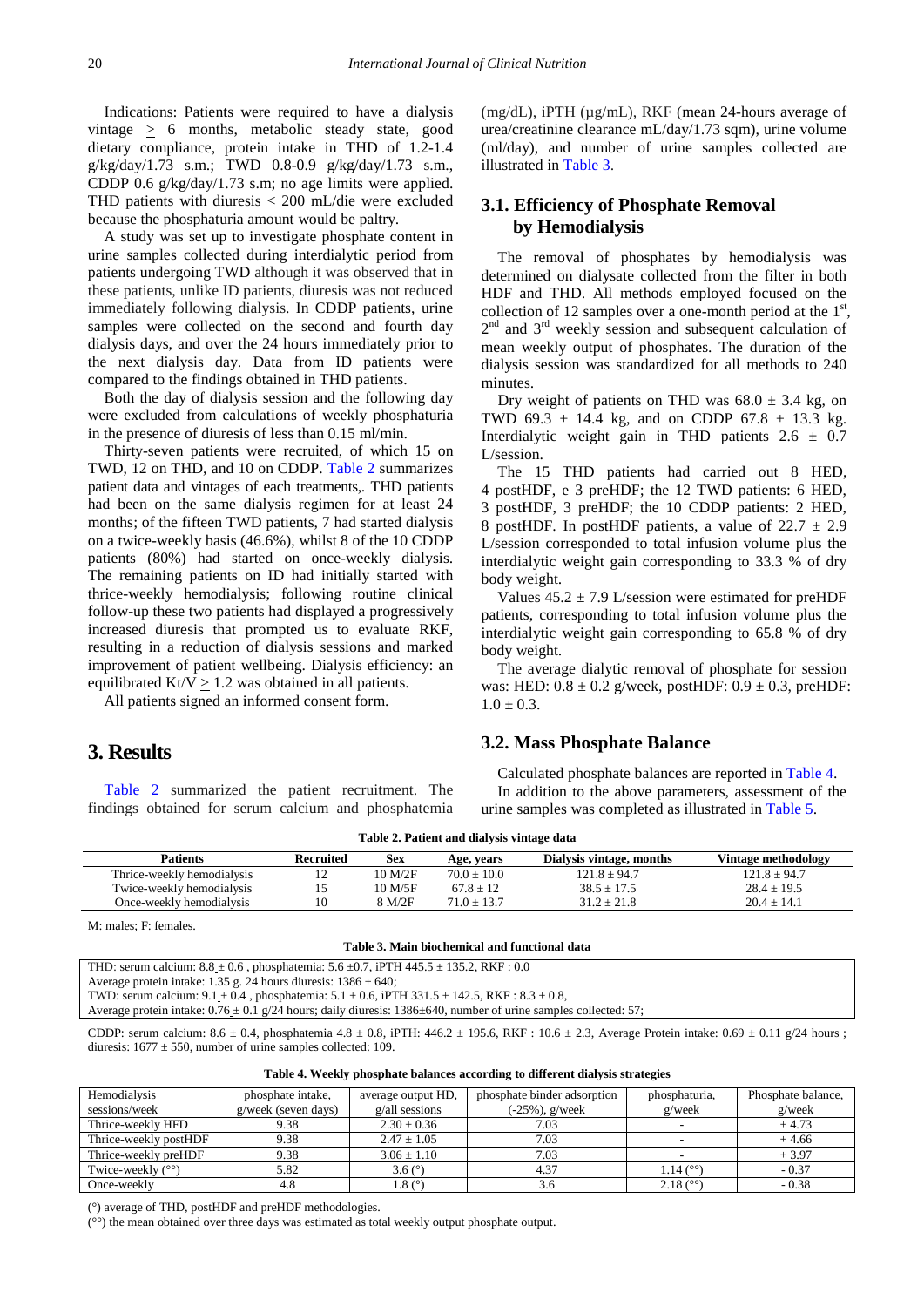**Table 5. Other urinary data in Infrequent Hemodialysis**

<span id="page-3-4"></span>

|             | Calciuria, mg/dL | Proteinuria, g/24 h | Natriuresis, mmol/L |
|-------------|------------------|---------------------|---------------------|
| TWD.        | $29.2 + 13.9$    | $0.72 + 0.48$       | $58.9 + 43.4$       |
| <b>CDDP</b> | $44.6 \pm 25.9$  | $0.91 + 0.4$        | $79.2 + 33.5$       |

Statistical methods:

It was not necessary to use elaborated formula because of the absence of statistical comparison. So It had been calculated only the Average and  $\pm$  Standard Deviation.

# **4. Discussion**

The milestone to preserve residual renal function and especially allow infrequent dialysis rhythms is compulsorily prescribe and monitor closely and regularly protein-phosphate nutritional intake [\[1-7\].](#page-3-0) It is widely acknowledged that dialysis produces a negative impact on RKF: the higher the intensity and frequency of hemodialysis, the greater the loss of RKF  $[6,45]$ . It is largely agreed that preservation of RKF has a directly proportional affect on general, and in particular cardiovascular, mortality. Indeed, the native kidney preserves the ability to eliminate toxic molecules [\[46\],](#page-5-0) a task the modern membranes are as yet incapable of reproducing.

The strategy of preserving residual kidney function for as long as possible and not waiting until GFR is excessively low  $(5 \text{ mL/min} / 0.73 \text{ sgm})$  to initiate dialysis, has focused increasing attention on trials conducted using the so-called "incremental dialysis", underlining the beneficial effects achieved in CKD5D patients with a good metabolic steady state and dietetic compliance and so using an RKF-tailored hemodialysis approach. The protective effect on RKF is further potentiated by a limited dietary intake of phosphorus [\[47-50\].](#page-5-1) Indeed, hyperphosphatemia alone was found to induce a deterioration in residual kidney function (RKF) directly damaging renal microcirculation and tubular-interstitial system [\[19-51\].](#page-4-8) The role of FGF-23 is fundamental as it stimulates phosphaturia by down-regulating sodium-phosphate co-transporters in the proximal tubules [\[52\].](#page-5-2) Indeed, high levels of FGF-23 have been detected in the later stages of CKD and in hemodialysis patients [\[53,54\].](#page-5-3) Although a low-protein diet may contribute to a certain degree to reducing FGF-23 levels, particularly when adhering to a vegetarian diet, as reported by Moe et al [\[55\],](#page-5-4) these findings are still viewed as controversial.

Although natriuresis and calciuria were beyond the scope of the present study, briefly, the observed changes in sodium-phosphate exchange in the proximal renal tubule may explain the finding in patients with advanced CKD of moderately low urinary sodium levels. In fact, in these patients type II sodium-dependent phosphate (Na/Pi) co-transporter (NPT2) is the major molecule in the renal proximal tubule and is regulated by hormones and non hormonal factors [\[56\].](#page-5-5) Progression of CKD is known to result in a reduction in phosphaturia, although clearly in patients at stage CKD5D the tubular action of the FGF-23/K axis prevails. Undeniably, FGF-23 serum concentrations may rise enormously in CKD5D patients, with levels increasing up to 100,000 RU/mL in dialysis patients [\[53,54,57\].](#page-5-3) The finding of hypocalciuria in patients on ID may have been influenced by iPTH levels and/or prescribed treatments, vitamin D and diuretics [\[58\].](#page-5-6) Failure to measure FGF-23 levels be viewed as a weakness of this study; however, the aim of the study was not to justify the reasons for opting to maintain phosphaturia in CKD5D, but rather to demonstrate how the latter has been grossly overlooked as a key factor in maintaining phosphate balance and reducing cardiovascular mortality. The THD patients with diuresis <200 mL/day were selected by random to emphasize the phosphate buildup when diuresis progressively lose. Besides this dialysis-nutritional strategy responds in part to the doubts about the usefulness and safety of the taliored ID expressed recently by Basile and Casino [\[59\].](#page-5-7)

The importance of implementing infrequent dialysis sessions was first reported in literature by the Californian group led by Kalantar-Zadek [\[60,61\],](#page-5-8) who challenged the advisability of conventional thrice-weekly hemodialysis [\[62,63\].](#page-5-9)

# **5. Conclusions**

Accordingly, the mandatory contribution of the lowprotein nutritional requirement in selected and collaborating patients was demonstrated by the CDDP although infrequent dialysis sessions should always be viewed as a time-lag bridging treatment prior to the inevitable start of a conventional hemodialysis regimen, residual kidney function should be assessed and closely monitored. The latter would not only enable patients to be enrolled in a tailored ID program, but also, as suggested by the findings of our group, would result in a decreased morbidity and mortality. Increasing mildly the focus on protein-phosphoric intake especially with particular attention to the food additives it could obtain a neutral phosphate balance in selected and compliant patients.

# **Conflict of Interest**

All the Authors declare any conflict of interest.

# **References**

- <span id="page-3-0"></span>[1] Kalantar-Zadeh K, Casino FG. *Let us give twice-weekly hemodialysis a chance: revisiting the taboo.* Nephrol Dial Transplant. 2014 Sep; 29(9): 1618-20.
- <span id="page-3-1"></span>[2] Caria S, Cupisti A, Sau G, Bolasco P. *The incremental treatment of ESRD: a low-protein diet combined with weekly hemodialysis may be beneficial for selected patients*. BMC Nephrol. 2014 Oct 29; 15: 172.
- <span id="page-3-2"></span>[3] Mehrotra R, Nolph KD, Gotch F. *Early initiation of chronic dialysis: role of incremental dialysis.* Perit Dial Int. 1997; 17: 426-430.
- [4] Massimo Sandrini, Valerio Vizzardi, Francesca Valerio, Sara Ravera, Luigi Manili, Roberto Zubani, Bernardo J. A. Lucca, and Giovanni Cancarini . *Incremental peritoneal dialysis: a 10 year single-centre experience.* J Nephrol. 2016; 29(6): 871-879.
- <span id="page-3-3"></span>[5] Termorshuizen F, Dekker FW, van Manen JG, Korevaar JC, Boeschoten EW, Krediet RT; *Relative contribution of residual renal function and different measures of adequacy to survival in hemodialysis patients: an analysis of the Netherlands Cooperative*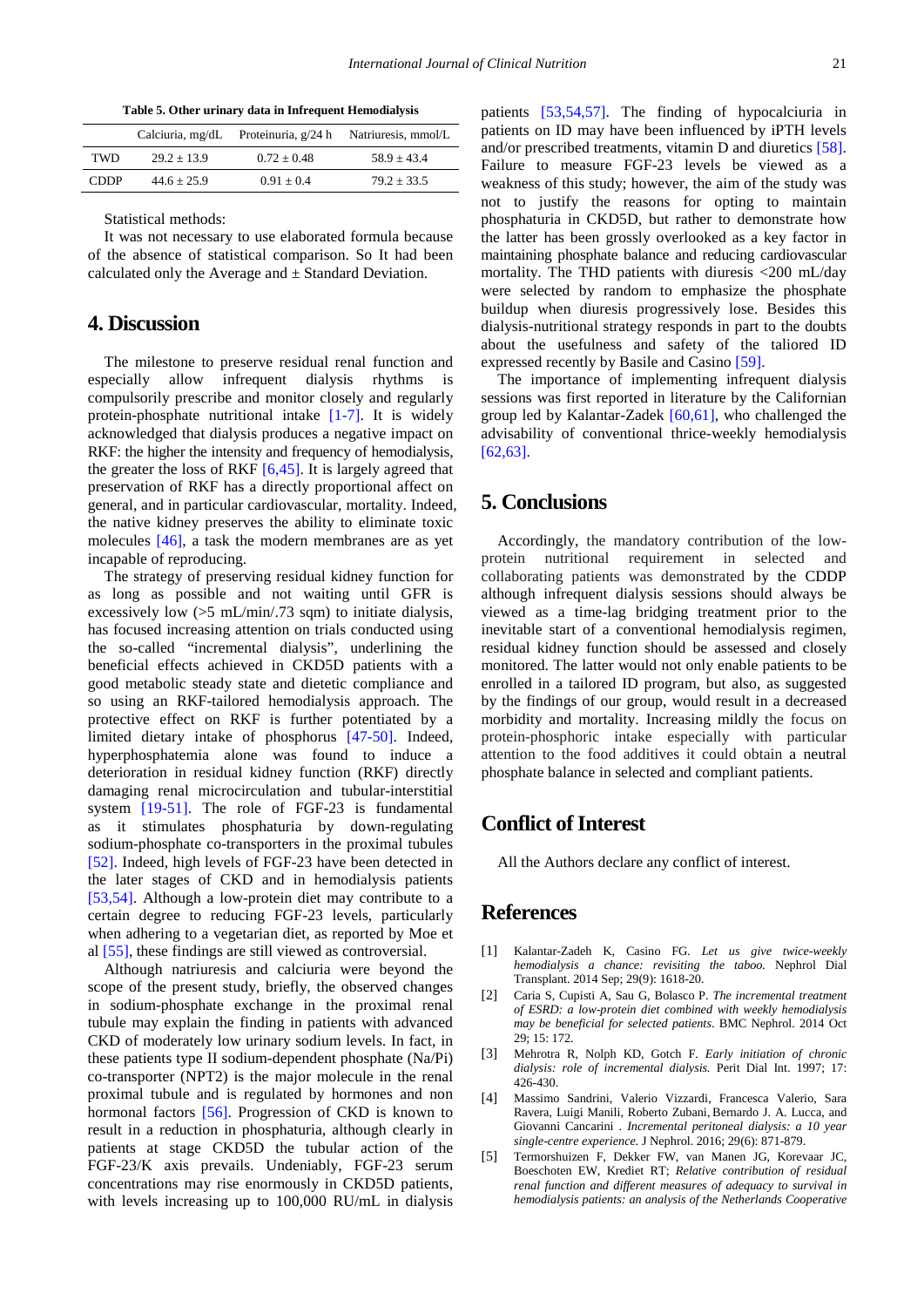*Study on the Adequacy of Dialysis (NECOSAD)-2.* J Am Soc Nephrol. 2004 Apr; 15(4):1061-70.

- <span id="page-4-21"></span>[6] Mathew AT, Fishbane S, Obi Y, Kalantar-Zadeh K. *Preservation of residual kidney function in hemodialysis patients: reviving an old concept.* Kidney Int. 2016 Aug; 90(2): 262-71.
- <span id="page-4-0"></span>[7] Morelli E, Baldi R, Barsotti G, Ciardella F, Cupisti A, Dani L, Mantovanelli A, Giovannetti S: Combined therapy for selected chronic uremic patients: infrequent hemodialysis and nutritional management. Nephron 1987, 47: 161-166.
- <span id="page-4-1"></span>[8] Mitch WE, Sapir DG: Evaluation of reduced dialysis frequency using nutritional therapy. *Kidney Int* 1981, 20:122-126.
- <span id="page-4-2"></span>[9] Locatelli F, Andrulli S, Pontoriero G, Di Filippo S, Bigi MC: Supplemented Low- Protein Diet and Once Weekly Hemodialysis. *Am J Kidney Dis* 1994, 24: 192-204.
- [10] Cupisti A, D' Alessandro C, Morelli E, Manca Rizza G, Galetta F, Franzoni F, Barsotti G: Nutritional status and dietary manipulation in predialysis chronic renal failure patients. *J Ren Nutr* 2004, 14: 127-133.
- <span id="page-4-3"></span>[11] Bolasco P, Caria S, Egidi MF, Cupisti A.*Incremental approach to hemodialysis: twice a week, or once weekly hemodialysis combined with low-protein low-phosphorus diet?*. G Ital Nefrol. 2015 Nov-Dec; 32(6).
- [12] Bolasco P, Cupisti A, Locatelli F, Caria S, Kalantar-Zadeh K. *Dietary Management of Incremental Transition to Dialysis Therapy: Once-Weekly Hemodialysis Combined With Low-Protein Diet.* J Ren Nutr. 2016 Feb 28.
- <span id="page-4-4"></span>[13] Davenport A. *Will incremental hemodialysis preserve residual function and improve patient survival?* Semin Dial. 2015 Jan-Feb; 28(1): 16-9.
- [14] van der Wal WM, Noordzij M, Dekker FW, Boeschoten EW, Krediet RT, Korevaar JC, Geskus RB; Netherlands Cooperative Study on the Adequacy of Dialysis Study Group (NECOSAD). *Full loss of residual renal function causes higher mortality in dialysis patients; findings from a marginal structural model.*  Nephrol Dial Transplant. 2011 Sep; 26(9): 2978-83.
- <span id="page-4-5"></span>[15] Hartmann J, Fricke H, Schiffl H. *Biocompatible membranes preserve residual renal function in patients undergoing regular hemodialysis.* Am J Kidney Dis. 1997 Sep; 30(3): 366-73.
- [16] Hoenich N, Thijssen S, Kitzler T, Levin R, Ronco C. Impact of water quality and dialysis fluid composition on dialysis practice. Blood Purif. 2008; 26(1): 6-11.
- <span id="page-4-6"></span>[17] Deltombe O, Van Biesen W, Glorieux G, Massy Z, Dhondt A, Eloot S. *Exploring Protein Binding of Uremic Toxins in Patients with Different Stages of Chronic Kidney Disease and during Hemodialysis. Toxins (Basel).* 2015 Sep 28; 7(10): 3933-46.
- <span id="page-4-7"></span>[18] Neves KR, Graciolli FG, dos Reis LM, Pasqualucci CA, Moysés RM, Jorgetti V. *Adverse effects of hyperphosphatemia on myocardial hypertrophy, renal function, and bone in rats with renal failure*. Kidney Int. 2004 Dec; 66(6): 2237-44.
- <span id="page-4-8"></span>[19] Kai Lau. *Phosphate excess and progressive renal failure: the precipitation-calcification hypothesis.* Kidney Int. 1989 Nov; 36(5): 918-37.
- <span id="page-4-9"></span>[20] Barsotti G, Giannoni A, Morelli E, Lazzeri M, Vlamis I, Baldi R, Giovannetti S. *The decline of renal function slowed by very low phosphorus intake in chronic renal patients following a low nitrogen diet.* Clin Nephrol. 1984 Jan; 21(1): 54-9.
- [21] Voormolen N, Noordzij M, Grootendorst DC, Beetz I, Sijpkens YW, van Manen JG, Boeschoten EW, Huisman RM, Krediet RT, Dekker FW; PREPARE study group.*High plasma phosphate as a risk factor for decline in renal function and mortality in pre-dialysis patients.*Nephrol Dial Transplant. 2007 Oct; 22(10): 2909-16.
- [22] Maschio G, Oldrizzi L, Tessitore N, D'Angelo A, Valvo E, Lupo A, Loschiavo C, Fabris A, Gammaro L, Rugiu C, Panzetta G. *Effects of dietary protein and phosphorus restriction on the progression of early renal failure*. Kidney Int. 1982 Oct; 22(4): 371-6.
- [23] Bellasi A, Mandreoli M, Baldrati L, Corradini M, Di Nicolò P, Malmusi G, *Santoro A. Chronic kidney disease progression and outcome according to serum phosphorus in mild-to-moderate kidney dysfunction*. Clin J Am Soc Nephrol. 2011 Apr; 6(4): 883-91.
- [24] Zoccali C, Ruggenenti P, Perna A, Leonardis D, Tripepi R, Tripepi G, Mallamaci F, Remuzzi G; REIN Study Group. *Phosphate may promote CKD progression and attenuate renoprotective effect of ACE inhibition*. J Am Soc Nephrol. 2011 Oct; 22(10): 1923-30.
- [25] Cupisti A, Gallieni M, Rizzo MA, Caria S, Meola M and Bolasco P. *Phosphate control in dialysis.* Int J Nephrol Renovasc Dis. 2013 Oct 4; 6: 193-205.
- <span id="page-4-11"></span>[26] Iwasawa H, Nakao T, Matsumoto H, Okada T, Nagaoka Y, Wada T. *Phosphate handling by end-stage kidneys and benefits of residual renal function on phosphate removal in patients on haemodialysis.* Nephrology (Carlton). 2013 Apr; 18(4): 285-91.
- [27] Solbu MD, Thomson PC, Macpherson S, Findlay MD, Stevens KK, Patel RK, Padmanabhan S, Jardine AG, Mark PB. *Serum phosphate and social deprivation independently predict all-cause mortality in chronic kidney disease.* BMC Nephrol. 2015 Dec 1; 16: 194.
- <span id="page-4-10"></span>[28] Bellizzi V, Cupisti A, Locatelli F, Bolasco P, Brunori G, Cancarini G, Caria S, De Nicola L, Di Iorio BR, Di Micco L, Fiaccadori E, Garibotto G, Mandreoli M, Minutolo R, Oldrizzi L, Piccoli GB, Quintaliani G, Santoro D, Torraca S, Viola BFV *"Conservative Treatment of CKD" study group of the Italian Society of Nephrology. Low-protein diets for chronic kidney disease patients: the Italian experience.* BMC Nephrol. 2016 Jul 11; 17(1): 77.
- <span id="page-4-12"></span>[29] Maroni BJ, Steinman TI, Mitch WE.*A method for estimating nitrogen intake of patients with chronic renal failure.* Kidney Int. 1985 Jan; 27(1): 58-65.
- <span id="page-4-13"></span>[30] Masud T, Manatunga A, Cotsonis G, Mitch WE. *The precision of estimating protein intake of patients with chronic renal failure*. Kidney Int. 2002 Nov; 62(5): 1750-6.
- <span id="page-4-14"></span>[31] Sherman RA, Mehta O. Phosphorus and Potassium. *Content of Enhanced Meat and Poultry Products: Implications for Patients Who Receive Dialysis*. Clin J Am Soc Nephrol. 2009.
- <span id="page-4-15"></span>[32] Palmer SC, Gardner S, Tonelli M, Mavridis D, Johnson DW, Craig JC, French R, Ruospo M, Strippoli GF. *Phosphate-Binding Agents in Adults With CKD: A Network Meta-analysis of Randomized Trials.* Am J Kidney Dis. 2016 Jul 22.
- <span id="page-4-16"></span>[33] Daugirdas JT, Finn WF, Emmett M, Chertow GM; Frequent Hemodialysis Network Trial Group. The phosphate binder equivalent dose. Semin Dial. 2011 Jan-Feb; 24(1): 41-9.
- <span id="page-4-17"></span>[34] Martin P, Wang P, Robinson A, Poole L, Dragone J, Smyth M, Pratt R. *Comparison of dietary phosphate absorption after single doses of lanthanum carbonate and sevelamer carbonate in healthy volunteers: a balance study*. Am J Kidney Dis. 2011 May; 57(5): 700-6.
- [35] Wilhelm M, Gaillard S, Rakov V, Funk F. *The iron-based phosphate binder PA21 has potent phosphate binding capacity and minimal iron release across a physiological pH range in vitro.*Clin Nephrol. 2014 Apr; 81(4): 251-8.
- [36] Floege J, Covic AC, Ketteler M, Mann JF, Rastogi A, Spinowitz B, Chong EM, Gaillard S Lisk LJ, Sprague SM; *Sucroferric Oxyhydroxide Study Group. Long-term effects of the iron-based phosphate binder, sucroferric oxyhydroxide, in dialysis patients.* Nephrol Dial Transplant. 2015 Jun; 30(6): 1037-46.
- [37] Burke SK, Slatopolsky EA, Goldberg DI. *RenaGel, a novel calcium- and aluminium-free phosphate binder, inhibits phosphate absorption in normal volunteers.* Nephrol Dial Transplant. 1997 Aug; 12(8):1640-4.
- <span id="page-4-18"></span>[38] Gallar P, Ortiz M, Ortega O, Rodríguez I, Seijas V, Carreño A, Oliet A, Vigil A. *Factors which influence phosphorus removal in hemodialysis* Nefrologia. 2007; 27(1): 46-52.
- <span id="page-4-19"></span>[39] Lornoy W, De Meester J, Becaus I, Billiouw JM, Van Malderen PA, Van Pottelberge M. *Impact of convective flow on phosphorus removal in maintenance hemodialysis patients*. J Ren Nutr. 2006; 16(1): 47-53.
- [40] Sampaio MS, Ruzany F, Dorigo DM, Suassuna JH. *Phosphate mass removal during hemodialysis: a comparison between eKT/Vmatched conventional and extended dialysis.* Am J Nephrol. 2012; 36(2): 121-6.
- [41] Švára F, Lopot F, Valkovský I, Pecha O. Phosphorus Removal in Low-Flux Hemodialysis, High-Flux Hemodialysis, and Hemodiafiltration. ASAIO J. 2016 Mar-Apr; 62(2): 176-81.
- [42] Troidle L, Finkelstein F, Hotchkiss M, Leypoldt JK. *Enhanced solute removal with intermittent, in-center, 8-hour nocturnal hemodialysis.*Hemodial Int. 2009 Oct; 13(4): 487-91.
- [43] Kerr PG, Lo A, Chin Mm, Atkins RC. *Dialyzer performance in the clinic: comparison of six low-flux membranes.* Artif Organs. 1999 Sep; 23(9): 817-21.
- <span id="page-4-20"></span>[44] Locatelli F, Altieri P, Andrulli S, Bolasco P, Sau G, Pedrini LA, Basile C, David S, Feriani M, Montagna G, Di Iorio BR, Memoli B, Cravero R, Battaglia G, Zoccali C. *Hemofiltration and*